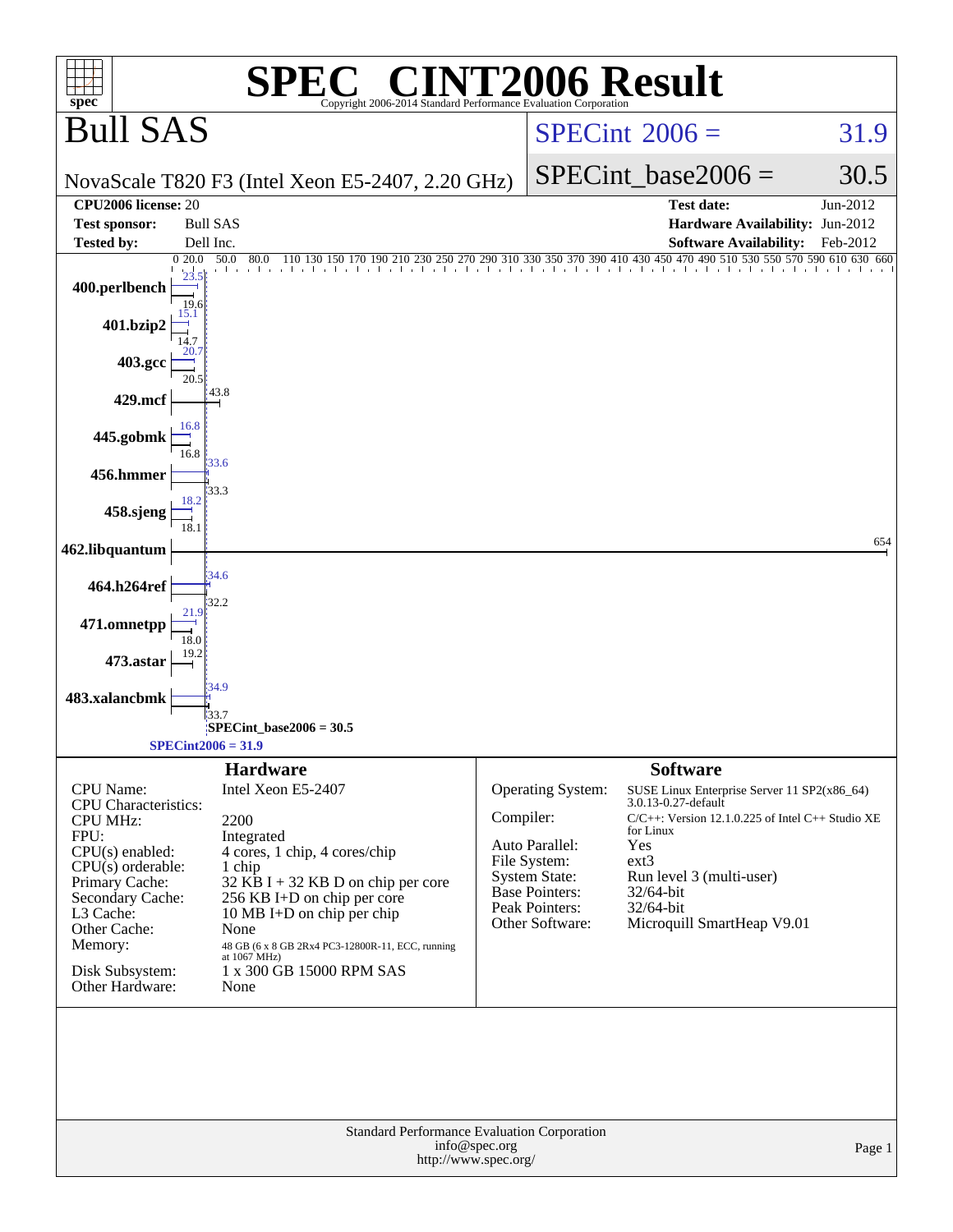

# Bull SAS

# $SPECint2006 = 31.9$  $SPECint2006 = 31.9$

NovaScale T820 F3 (Intel Xeon E5-2407, 2.20 GHz)

SPECint base2006 =  $30.5$ 

**[CPU2006 license:](http://www.spec.org/auto/cpu2006/Docs/result-fields.html#CPU2006license)** 20 **[Test date:](http://www.spec.org/auto/cpu2006/Docs/result-fields.html#Testdate)** Jun-2012

**[Test sponsor:](http://www.spec.org/auto/cpu2006/Docs/result-fields.html#Testsponsor)** Bull SAS **[Hardware Availability:](http://www.spec.org/auto/cpu2006/Docs/result-fields.html#HardwareAvailability)** Jun-2012 **[Tested by:](http://www.spec.org/auto/cpu2006/Docs/result-fields.html#Testedby)** Dell Inc. **[Software Availability:](http://www.spec.org/auto/cpu2006/Docs/result-fields.html#SoftwareAvailability)** Feb-2012

#### **[Results Table](http://www.spec.org/auto/cpu2006/Docs/result-fields.html#ResultsTable)**

|                                                                                                          | <b>Base</b>    |       |                |       |                | <b>Peak</b> |                |              |                |              |                |              |
|----------------------------------------------------------------------------------------------------------|----------------|-------|----------------|-------|----------------|-------------|----------------|--------------|----------------|--------------|----------------|--------------|
| <b>Benchmark</b>                                                                                         | <b>Seconds</b> | Ratio | <b>Seconds</b> | Ratio | <b>Seconds</b> | Ratio       | <b>Seconds</b> | <b>Ratio</b> | <b>Seconds</b> | <b>Ratio</b> | <b>Seconds</b> | <b>Ratio</b> |
| $ 400$ .perlbench                                                                                        | 498            | 19.6  | 501            | 19.5  | 500            | 19.6        | 415            | 23.5         | 415            | 23.5         | 416            | 23.5         |
| 401.bzip2                                                                                                | 657            | 14.7  | 655            | 14.7  | 657            | 14.7        | 640            | 15.1         | 640            | 15.1         | 640            | 15.1         |
| $403.\mathrm{gcc}$                                                                                       | 392            | 20.6  | 392            | 20.5  | 393            | 20.5        | 388            | 20.7         | 388            | 20.7         | 388            | 20.7         |
| $429$ .mcf                                                                                               | 208            | 43.8  | 208            | 43.8  | 208            | 43.8        | 208            | 43.8         | 208            | 43.8         | 208            | 43.8         |
| $445$ .gobmk                                                                                             | 624            | 16.8  | 624            | 16.8  | 625            | 16.8        | 626            | 16.8         | 626            | 16.8         | 626            | 16.8         |
| $456.$ hmmer                                                                                             | 281            | 33.2  | 280            | 33.4  | 280            | 33.3        | 278            | 33.6         | 278            | 33.6         | 278            | 33.6         |
| $458$ .sjeng                                                                                             | 668            | 18.1  | 667            | 18.1  | 667            | 18.1        | 664            | 18.2         | 664            | 18.2         | 666            | 18.2         |
| 462.libquantum                                                                                           | 31.7           | 654   | 31.7           | 654   | 31.7           | 654         | 31.7           | 654          | 31.7           | 654          | 31.7           | 654          |
| 464.h264ref                                                                                              | 688            | 32.2  | 689            | 32.1  | 687            | 32.2        | 640            | 34.6         | 641            | 34.5         | 636            | 34.8         |
| 471.omnetpp                                                                                              | 347            | 18.0  | 348            | 18.0  | 347            | 18.0        | 285            | 21.9         | 285            | 21.9         | 284            | 22.0         |
| $473$ . astar                                                                                            | 364            | 19.3  | 365            | 19.2  | 365            | 19.2        | 364            | 19.3         | 365            | 19.2         | 365            | <u>19.2</u>  |
| 483.xalancbmk                                                                                            | 205            | 33.7  | 204            | 33.8  | 205            | 33.7        | 198            | 34.9         | 198            | 34.9         | 199            | 34.7         |
| Results appear in the order in which they were run. Bold underlined text indicates a median measurement. |                |       |                |       |                |             |                |              |                |              |                |              |

**[Operating System Notes](http://www.spec.org/auto/cpu2006/Docs/result-fields.html#OperatingSystemNotes)**

Stack size set to unlimited using "ulimit -s unlimited"

#### **[Platform Notes](http://www.spec.org/auto/cpu2006/Docs/result-fields.html#PlatformNotes)**

 CPU Power Management set to Maximum Performance Memory Frequency set to Maximum Performance Turbo Boost set to Enabled C States/C1E set to Enabled Sysinfo program /root/CPU2006-1.2/config/sysinfo.rev6800 \$Rev: 6800 \$ \$Date:: 2011-10-11 #\$ 6f2ebdff5032aaa42e583f96b07f99d3 running on linux-sxkz Wed Jun 20 13:13:34 2012 This section contains SUT (System Under Test) info as seen by some common utilities. To remove or add to this section, see: <http://www.spec.org/cpu2006/Docs/config.html#sysinfo> From /proc/cpuinfo model name : Intel(R) Xeon(R) CPU E5-2407 0 @ 2.20GHz 1 "physical id"s (chips) 4 "processors" cores, siblings (Caution: counting these is hw and system dependent. The following excerpts from /proc/cpuinfo might not be reliable. Use with caution.) cpu cores : 4 siblings : 4 physical 0: cores 0 1 2 3 cache size : 10240 KB Continued on next page

Standard Performance Evaluation Corporation [info@spec.org](mailto:info@spec.org) <http://www.spec.org/>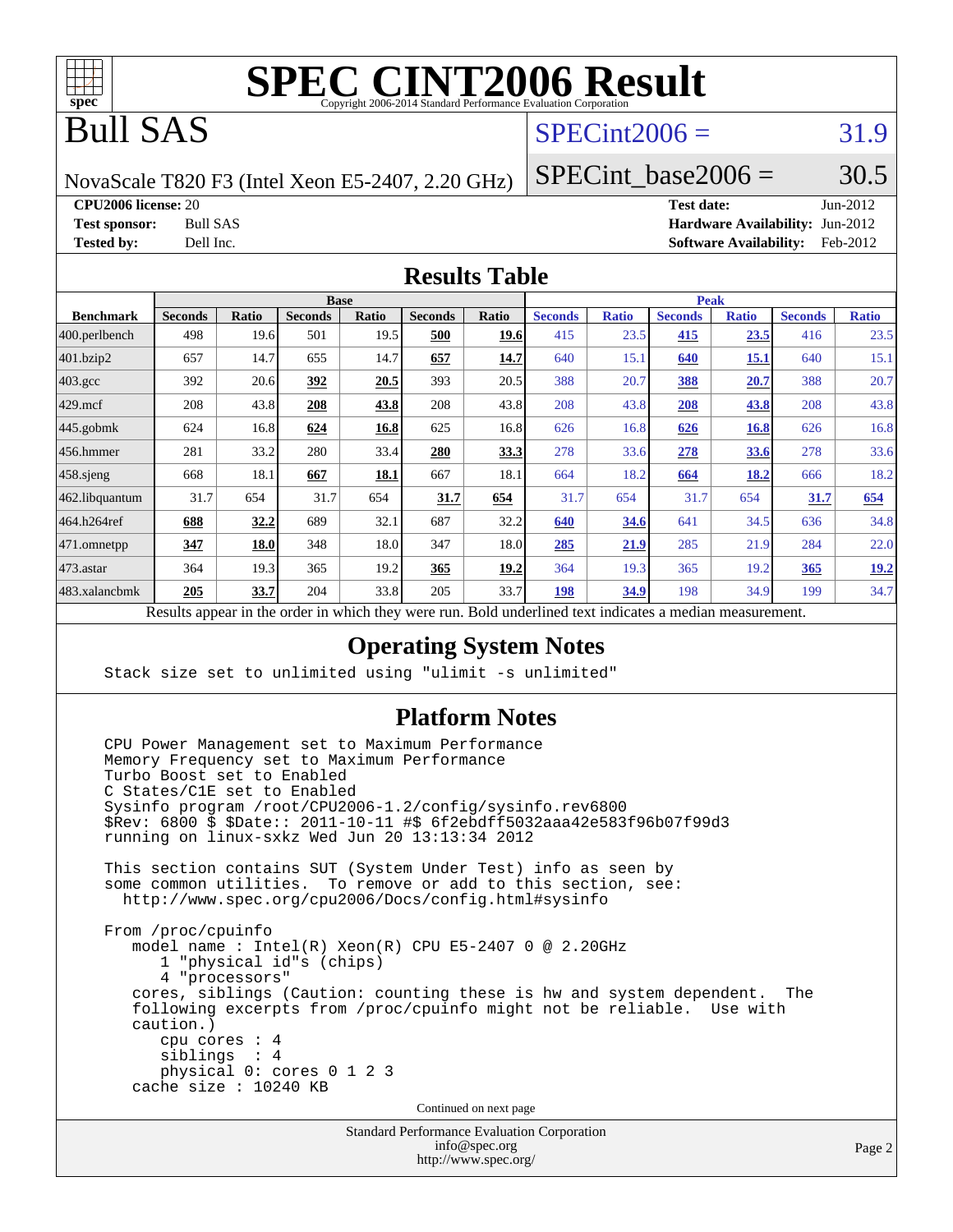#### **spec [SPEC CINT2006 Result](http://www.spec.org/auto/cpu2006/Docs/result-fields.html#SPECCINT2006Result)** Copyright 2006-2014 Standard Performance Evaluation Corpor

# Bull SAS

# $SPECint2006 = 31.9$  $SPECint2006 = 31.9$

SPECint base2006 =  $30.5$ 

NovaScale T820 F3 (Intel Xeon E5-2407, 2.20 GHz)

**[CPU2006 license:](http://www.spec.org/auto/cpu2006/Docs/result-fields.html#CPU2006license)** 20 **[Test date:](http://www.spec.org/auto/cpu2006/Docs/result-fields.html#Testdate)** Jun-2012 **[Test sponsor:](http://www.spec.org/auto/cpu2006/Docs/result-fields.html#Testsponsor)** Bull SAS **[Hardware Availability:](http://www.spec.org/auto/cpu2006/Docs/result-fields.html#HardwareAvailability)** Jun-2012 **[Tested by:](http://www.spec.org/auto/cpu2006/Docs/result-fields.html#Testedby)** Dell Inc. **[Software Availability:](http://www.spec.org/auto/cpu2006/Docs/result-fields.html#SoftwareAvailability)** Feb-2012

#### **[Platform Notes \(Continued\)](http://www.spec.org/auto/cpu2006/Docs/result-fields.html#PlatformNotes)**

 From /proc/meminfo MemTotal: 49348896 kB HugePages\_Total: 0<br>Hugepagesize: 2048 kB Hugepagesize: /usr/bin/lsb\_release -d SUSE Linux Enterprise Server 11 (x86\_64) From /etc/\*release\* /etc/\*version\* SuSE-release: SUSE Linux Enterprise Server 11 (x86\_64) VERSION = 11 PATCHLEVEL = 2 uname -a: Linux linux-sxkz 3.0.13-0.27-default #1 SMP Wed Feb 15 13:33:49 UTC 2012 (d73692b) x86\_64 x86\_64 x86\_64 GNU/Linux run-level 3 Jun 19 13:45 last=S SPEC is set to: /root/CPU2006-1.2 Filesystem Type Size Used Avail Use% Mounted on<br>
/dev/sda2 ext3 271G 40G 218G 16% / /dev/sda2 ext3 271G 40G 218G 16% / Additional information from dmidecode:

(End of data from sysinfo program)

#### **[General Notes](http://www.spec.org/auto/cpu2006/Docs/result-fields.html#GeneralNotes)**

Environment variables set by runspec before the start of the run: KMP\_AFFINITY = "granularity=fine,scatter" LD\_LIBRARY\_PATH = "/root/CPU2006-1.2/libs/32:/root/CPU2006-1.2/libs/64" OMP\_NUM\_THREADS = "4" Binaries compiled on a system with 1x Core i7-860 CPU + 8GB memory using RHEL5.5 Transparent Huge Pages enabled with: echo always > /sys/kernel/mm/transparent\_hugepage/enabled Filesystem page cache cleared with: echo 1> /proc/sys/vm/drop\_caches The Dell PowerEdge T320 and the Bull NovaScale T820 F3 models are electronically equivalent. The results have been measured on a Dell PowerEdge T320 model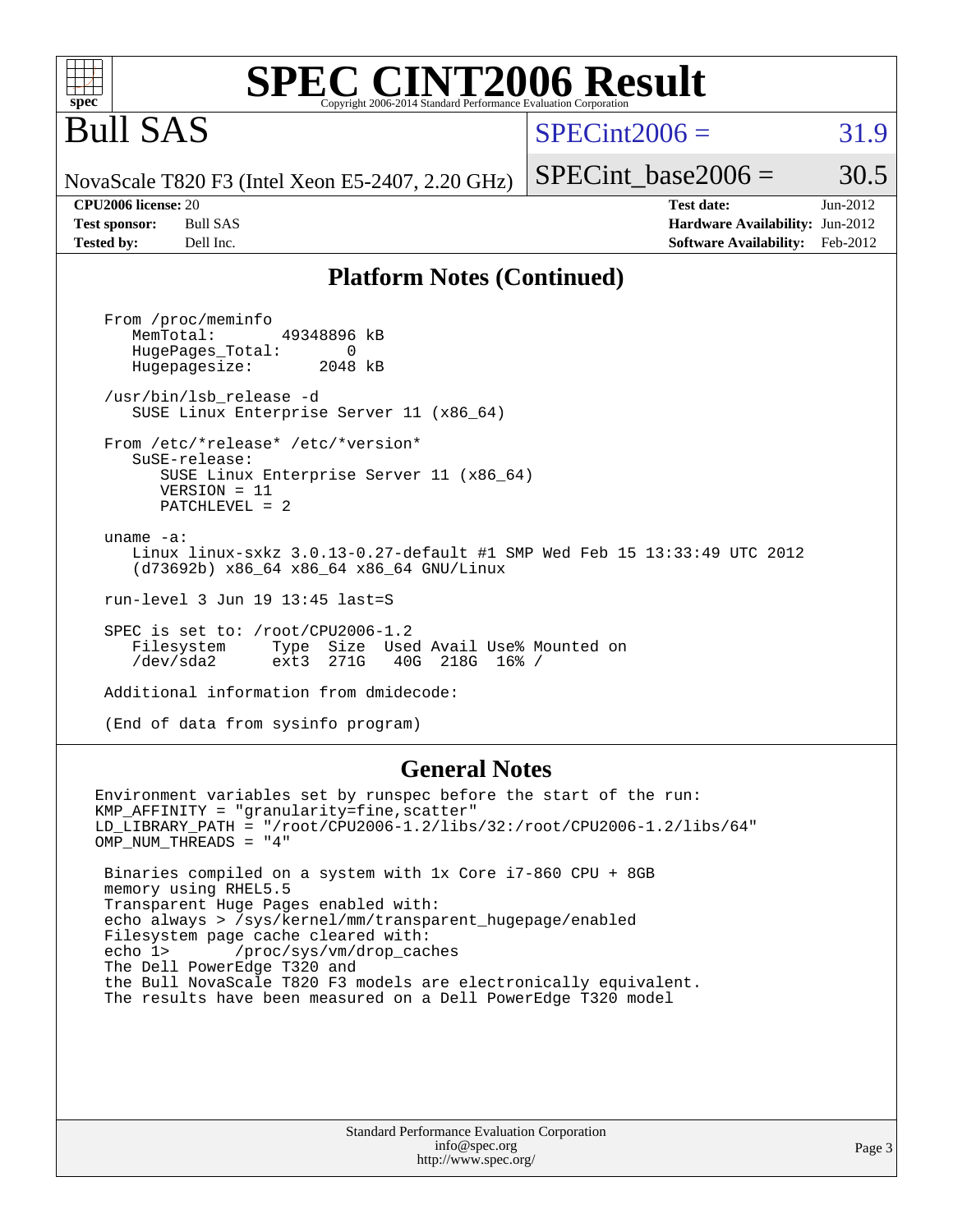

# Bull SAS

#### $SPECint2006 = 31.9$  $SPECint2006 = 31.9$

NovaScale T820 F3 (Intel Xeon E5-2407, 2.20 GHz)

**[CPU2006 license:](http://www.spec.org/auto/cpu2006/Docs/result-fields.html#CPU2006license)** 20 **[Test date:](http://www.spec.org/auto/cpu2006/Docs/result-fields.html#Testdate)** Jun-2012 **[Test sponsor:](http://www.spec.org/auto/cpu2006/Docs/result-fields.html#Testsponsor)** Bull SAS **[Hardware Availability:](http://www.spec.org/auto/cpu2006/Docs/result-fields.html#HardwareAvailability)** Jun-2012 **[Tested by:](http://www.spec.org/auto/cpu2006/Docs/result-fields.html#Testedby)** Dell Inc. **[Software Availability:](http://www.spec.org/auto/cpu2006/Docs/result-fields.html#SoftwareAvailability)** Feb-2012

SPECint base2006 =  $30.5$ 

### **[Base Compiler Invocation](http://www.spec.org/auto/cpu2006/Docs/result-fields.html#BaseCompilerInvocation)**

[C benchmarks](http://www.spec.org/auto/cpu2006/Docs/result-fields.html#Cbenchmarks):  $\text{icc}$   $-\text{m64}$ 

[C++ benchmarks:](http://www.spec.org/auto/cpu2006/Docs/result-fields.html#CXXbenchmarks) [icpc -m64](http://www.spec.org/cpu2006/results/res2012q3/cpu2006-20120703-23440.flags.html#user_CXXbase_intel_icpc_64bit_fc66a5337ce925472a5c54ad6a0de310)

**[Base Portability Flags](http://www.spec.org/auto/cpu2006/Docs/result-fields.html#BasePortabilityFlags)**

 400.perlbench: [-DSPEC\\_CPU\\_LP64](http://www.spec.org/cpu2006/results/res2012q3/cpu2006-20120703-23440.flags.html#b400.perlbench_basePORTABILITY_DSPEC_CPU_LP64) [-DSPEC\\_CPU\\_LINUX\\_X64](http://www.spec.org/cpu2006/results/res2012q3/cpu2006-20120703-23440.flags.html#b400.perlbench_baseCPORTABILITY_DSPEC_CPU_LINUX_X64) 401.bzip2: [-DSPEC\\_CPU\\_LP64](http://www.spec.org/cpu2006/results/res2012q3/cpu2006-20120703-23440.flags.html#suite_basePORTABILITY401_bzip2_DSPEC_CPU_LP64) 403.gcc: [-DSPEC\\_CPU\\_LP64](http://www.spec.org/cpu2006/results/res2012q3/cpu2006-20120703-23440.flags.html#suite_basePORTABILITY403_gcc_DSPEC_CPU_LP64) 429.mcf: [-DSPEC\\_CPU\\_LP64](http://www.spec.org/cpu2006/results/res2012q3/cpu2006-20120703-23440.flags.html#suite_basePORTABILITY429_mcf_DSPEC_CPU_LP64) 445.gobmk: [-DSPEC\\_CPU\\_LP64](http://www.spec.org/cpu2006/results/res2012q3/cpu2006-20120703-23440.flags.html#suite_basePORTABILITY445_gobmk_DSPEC_CPU_LP64) 456.hmmer: [-DSPEC\\_CPU\\_LP64](http://www.spec.org/cpu2006/results/res2012q3/cpu2006-20120703-23440.flags.html#suite_basePORTABILITY456_hmmer_DSPEC_CPU_LP64) 458.sjeng: [-DSPEC\\_CPU\\_LP64](http://www.spec.org/cpu2006/results/res2012q3/cpu2006-20120703-23440.flags.html#suite_basePORTABILITY458_sjeng_DSPEC_CPU_LP64) 462.libquantum: [-DSPEC\\_CPU\\_LP64](http://www.spec.org/cpu2006/results/res2012q3/cpu2006-20120703-23440.flags.html#suite_basePORTABILITY462_libquantum_DSPEC_CPU_LP64) [-DSPEC\\_CPU\\_LINUX](http://www.spec.org/cpu2006/results/res2012q3/cpu2006-20120703-23440.flags.html#b462.libquantum_baseCPORTABILITY_DSPEC_CPU_LINUX) 464.h264ref: [-DSPEC\\_CPU\\_LP64](http://www.spec.org/cpu2006/results/res2012q3/cpu2006-20120703-23440.flags.html#suite_basePORTABILITY464_h264ref_DSPEC_CPU_LP64) 471.omnetpp: [-DSPEC\\_CPU\\_LP64](http://www.spec.org/cpu2006/results/res2012q3/cpu2006-20120703-23440.flags.html#suite_basePORTABILITY471_omnetpp_DSPEC_CPU_LP64) 473.astar: [-DSPEC\\_CPU\\_LP64](http://www.spec.org/cpu2006/results/res2012q3/cpu2006-20120703-23440.flags.html#suite_basePORTABILITY473_astar_DSPEC_CPU_LP64) 483.xalancbmk: [-DSPEC\\_CPU\\_LP64](http://www.spec.org/cpu2006/results/res2012q3/cpu2006-20120703-23440.flags.html#suite_basePORTABILITY483_xalancbmk_DSPEC_CPU_LP64) [-DSPEC\\_CPU\\_LINUX](http://www.spec.org/cpu2006/results/res2012q3/cpu2006-20120703-23440.flags.html#b483.xalancbmk_baseCXXPORTABILITY_DSPEC_CPU_LINUX)

### **[Base Optimization Flags](http://www.spec.org/auto/cpu2006/Docs/result-fields.html#BaseOptimizationFlags)**

[C benchmarks](http://www.spec.org/auto/cpu2006/Docs/result-fields.html#Cbenchmarks):

[-xAVX](http://www.spec.org/cpu2006/results/res2012q3/cpu2006-20120703-23440.flags.html#user_CCbase_f-xAVX) [-ipo](http://www.spec.org/cpu2006/results/res2012q3/cpu2006-20120703-23440.flags.html#user_CCbase_f-ipo) [-O3](http://www.spec.org/cpu2006/results/res2012q3/cpu2006-20120703-23440.flags.html#user_CCbase_f-O3) [-no-prec-div](http://www.spec.org/cpu2006/results/res2012q3/cpu2006-20120703-23440.flags.html#user_CCbase_f-no-prec-div) [-parallel](http://www.spec.org/cpu2006/results/res2012q3/cpu2006-20120703-23440.flags.html#user_CCbase_f-parallel) [-opt-prefetch](http://www.spec.org/cpu2006/results/res2012q3/cpu2006-20120703-23440.flags.html#user_CCbase_f-opt-prefetch) [-auto-p32](http://www.spec.org/cpu2006/results/res2012q3/cpu2006-20120703-23440.flags.html#user_CCbase_f-auto-p32)

[C++ benchmarks:](http://www.spec.org/auto/cpu2006/Docs/result-fields.html#CXXbenchmarks)

[-xAVX](http://www.spec.org/cpu2006/results/res2012q3/cpu2006-20120703-23440.flags.html#user_CXXbase_f-xAVX) [-ipo](http://www.spec.org/cpu2006/results/res2012q3/cpu2006-20120703-23440.flags.html#user_CXXbase_f-ipo) [-O3](http://www.spec.org/cpu2006/results/res2012q3/cpu2006-20120703-23440.flags.html#user_CXXbase_f-O3) [-no-prec-div](http://www.spec.org/cpu2006/results/res2012q3/cpu2006-20120703-23440.flags.html#user_CXXbase_f-no-prec-div) [-opt-prefetch](http://www.spec.org/cpu2006/results/res2012q3/cpu2006-20120703-23440.flags.html#user_CXXbase_f-opt-prefetch) [-auto-p32](http://www.spec.org/cpu2006/results/res2012q3/cpu2006-20120703-23440.flags.html#user_CXXbase_f-auto-p32) [-Wl,-z,muldefs](http://www.spec.org/cpu2006/results/res2012q3/cpu2006-20120703-23440.flags.html#user_CXXbase_link_force_multiple1_74079c344b956b9658436fd1b6dd3a8a) [-L/smartheap -lsmartheap64](http://www.spec.org/cpu2006/results/res2012q3/cpu2006-20120703-23440.flags.html#user_CXXbase_SmartHeap64_5e654037dadeae1fe403ab4b4466e60b)

### **[Base Other Flags](http://www.spec.org/auto/cpu2006/Docs/result-fields.html#BaseOtherFlags)**

[C benchmarks](http://www.spec.org/auto/cpu2006/Docs/result-fields.html#Cbenchmarks):

403.gcc: [-Dalloca=\\_alloca](http://www.spec.org/cpu2006/results/res2012q3/cpu2006-20120703-23440.flags.html#b403.gcc_baseEXTRA_CFLAGS_Dalloca_be3056838c12de2578596ca5467af7f3)

# **[Peak Compiler Invocation](http://www.spec.org/auto/cpu2006/Docs/result-fields.html#PeakCompilerInvocation)**

[C benchmarks \(except as noted below\)](http://www.spec.org/auto/cpu2006/Docs/result-fields.html#Cbenchmarksexceptasnotedbelow):  $\text{icc}$  -m64

Continued on next page

Standard Performance Evaluation Corporation [info@spec.org](mailto:info@spec.org) <http://www.spec.org/>

Page 4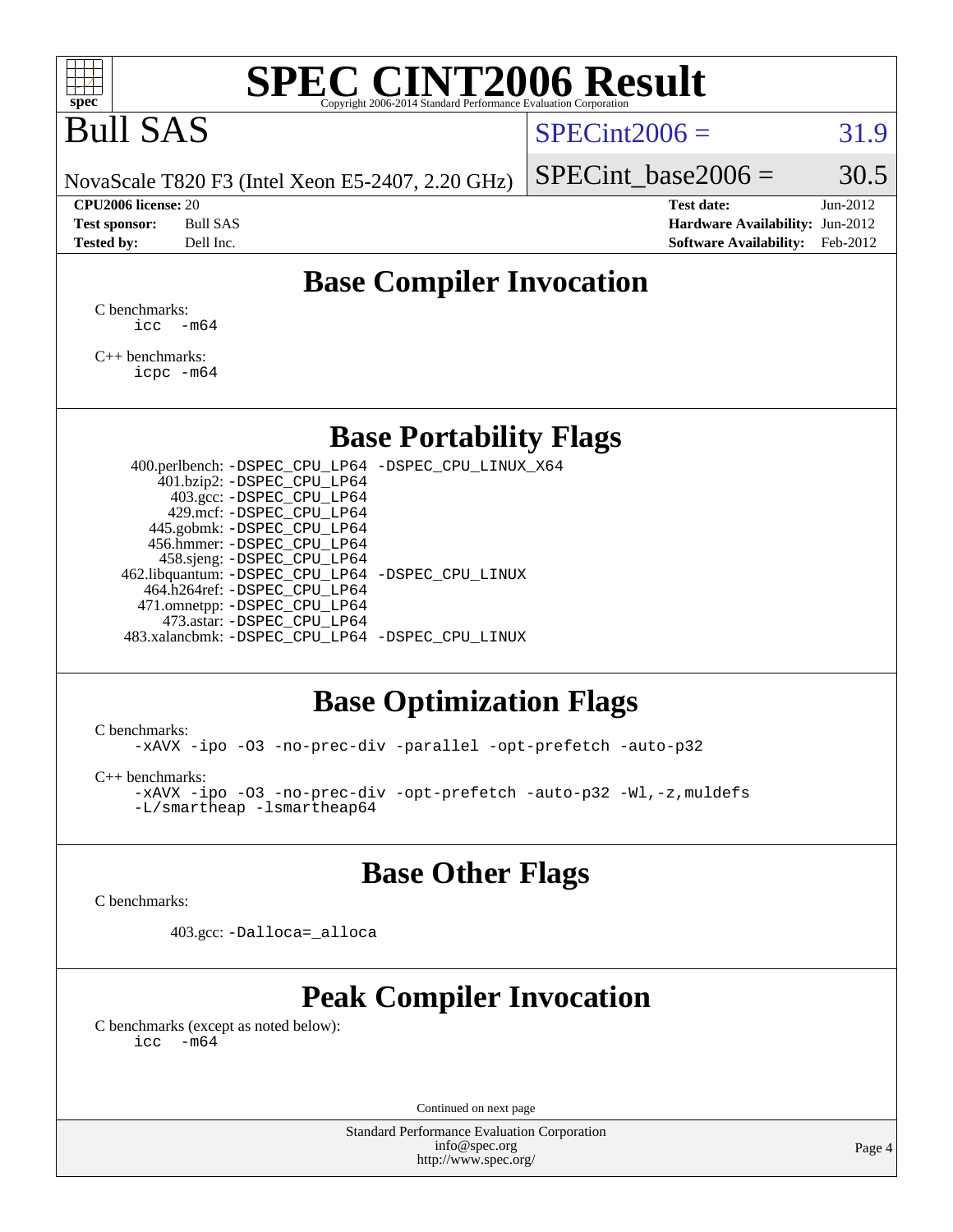

Bull SAS

 $SPECint2006 = 31.9$  $SPECint2006 = 31.9$ 

SPECint base2006 =  $30.5$ 

NovaScale T820 F3 (Intel Xeon E5-2407, 2.20 GHz)

**[CPU2006 license:](http://www.spec.org/auto/cpu2006/Docs/result-fields.html#CPU2006license)** 20 **[Test date:](http://www.spec.org/auto/cpu2006/Docs/result-fields.html#Testdate)** Jun-2012 **[Test sponsor:](http://www.spec.org/auto/cpu2006/Docs/result-fields.html#Testsponsor)** Bull SAS **[Hardware Availability:](http://www.spec.org/auto/cpu2006/Docs/result-fields.html#HardwareAvailability)** Jun-2012 **[Tested by:](http://www.spec.org/auto/cpu2006/Docs/result-fields.html#Testedby)** Dell Inc. **[Software Availability:](http://www.spec.org/auto/cpu2006/Docs/result-fields.html#SoftwareAvailability)** Feb-2012

# **[Peak Compiler Invocation \(Continued\)](http://www.spec.org/auto/cpu2006/Docs/result-fields.html#PeakCompilerInvocation)**

400.perlbench: [icc -m32](http://www.spec.org/cpu2006/results/res2012q3/cpu2006-20120703-23440.flags.html#user_peakCCLD400_perlbench_intel_icc_a6a621f8d50482236b970c6ac5f55f93)

445.gobmk: [icc -m32](http://www.spec.org/cpu2006/results/res2012q3/cpu2006-20120703-23440.flags.html#user_peakCCLD445_gobmk_intel_icc_a6a621f8d50482236b970c6ac5f55f93)

464.h264ref: [icc -m32](http://www.spec.org/cpu2006/results/res2012q3/cpu2006-20120703-23440.flags.html#user_peakCCLD464_h264ref_intel_icc_a6a621f8d50482236b970c6ac5f55f93)

[C++ benchmarks \(except as noted below\):](http://www.spec.org/auto/cpu2006/Docs/result-fields.html#CXXbenchmarksexceptasnotedbelow) [icpc -m32](http://www.spec.org/cpu2006/results/res2012q3/cpu2006-20120703-23440.flags.html#user_CXXpeak_intel_icpc_4e5a5ef1a53fd332b3c49e69c3330699)

473.astar: [icpc -m64](http://www.spec.org/cpu2006/results/res2012q3/cpu2006-20120703-23440.flags.html#user_peakCXXLD473_astar_intel_icpc_64bit_fc66a5337ce925472a5c54ad6a0de310)

#### **[Peak Portability Flags](http://www.spec.org/auto/cpu2006/Docs/result-fields.html#PeakPortabilityFlags)**

```
 400.perlbench: -DSPEC_CPU_LINUX_IA32
     401.bzip2: -DSPEC_CPU_LP64
       403.gcc: -DSPEC_CPU_LP64
      429.mcf: -DSPEC_CPU_LP64
    456.hmmer: -DSPEC_CPU_LP64
     458.sjeng: -DSPEC_CPU_LP64
 462.libquantum: -DSPEC_CPU_LP64 -DSPEC_CPU_LINUX
      473.astar: -DSPEC_CPU_LP64
 483.xalancbmk: -DSPEC_CPU_LINUX
```
# **[Peak Optimization Flags](http://www.spec.org/auto/cpu2006/Docs/result-fields.html#PeakOptimizationFlags)**

[C benchmarks](http://www.spec.org/auto/cpu2006/Docs/result-fields.html#Cbenchmarks):

```
 400.perlbench: -xAVX(pass 2) -prof-gen(pass 1) -ipo(pass 2) -O3(pass 2)
            -no-prec-div(pass 2) -prof-use(pass 2) -opt-prefetch
           -ansi-alias
    401.bzip2: -xAVX(pass 2) -prof-gen(pass 1) -ipo(pass 2) -O3(pass 2)
            -no-prec-div -prof-use(pass 2) -auto-ilp32 -opt-prefetch
            -ansi-alias
     403.gcc: -xAVX -ipo -O3 -no-prec-div -inline-calloc
            -opt-malloc-options=3 -auto-ilp32
    429.mcf: basepeak = yes
   445.gobmk: -xAVX(pass 2) -prof-gen(pass 1) -prof-use(pass 2)
            -ansi-alias
   456.hmmer: -xAVX -ipo -O3 -no-prec-div -unroll2 -auto-ilp32
            -ansi-alias
```
Continued on next page

```
Standard Performance Evaluation Corporation
              info@spec.org
           http://www.spec.org/
```